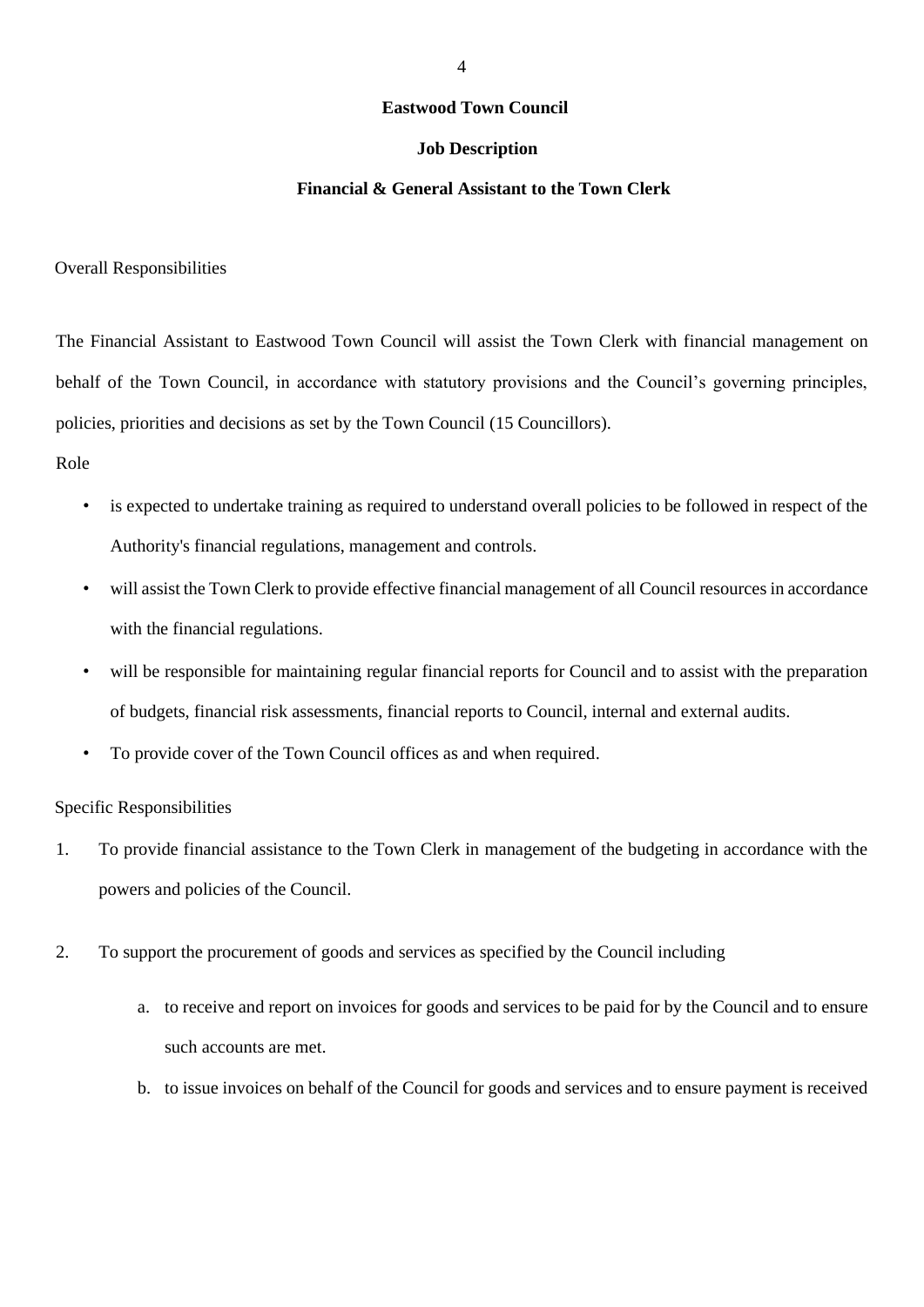- 3. Responsibility for regular issuing of invoices to hirers, banking and reconciliations of all income and expenditure on a weekly basis for report to Council.
- 4. Awareness of statutory and other provisions including the Council's Standing Orders and financial regulations including:
	- a. Assistance to the Town Clerk for preparation of annual budget and insurance reviews.
	- b. To report of spend against the budget in accordance with the financial regulations.
	- c. To assist the Town Clerk in effective system of financial controls.
	- d. To prepare VAT documentation.
	- e. To undertake duties to assist in the management of income and expenditure relating to the Council allotment gardens (two sites).
	- f. To undertake duties to assist with management of the Eastwood Town Garden Service.
	- g. To assist the Town Clerk in preparation and maintenance of annual accounts and returns in accordance with the financial regulations and statutory requirements.
	- h. To attend Policies & Finance Committee meetings of the Council. To attend working groups at the request of the Chair of such group and the Chairman of the Council.
	- i. To maintain effective arrangements and manage services for banking and insurance.
	- j. Willing to undertaken training courses associated with the role.
- 5. To carry out any other duty as required by the Council/Town Clerk.